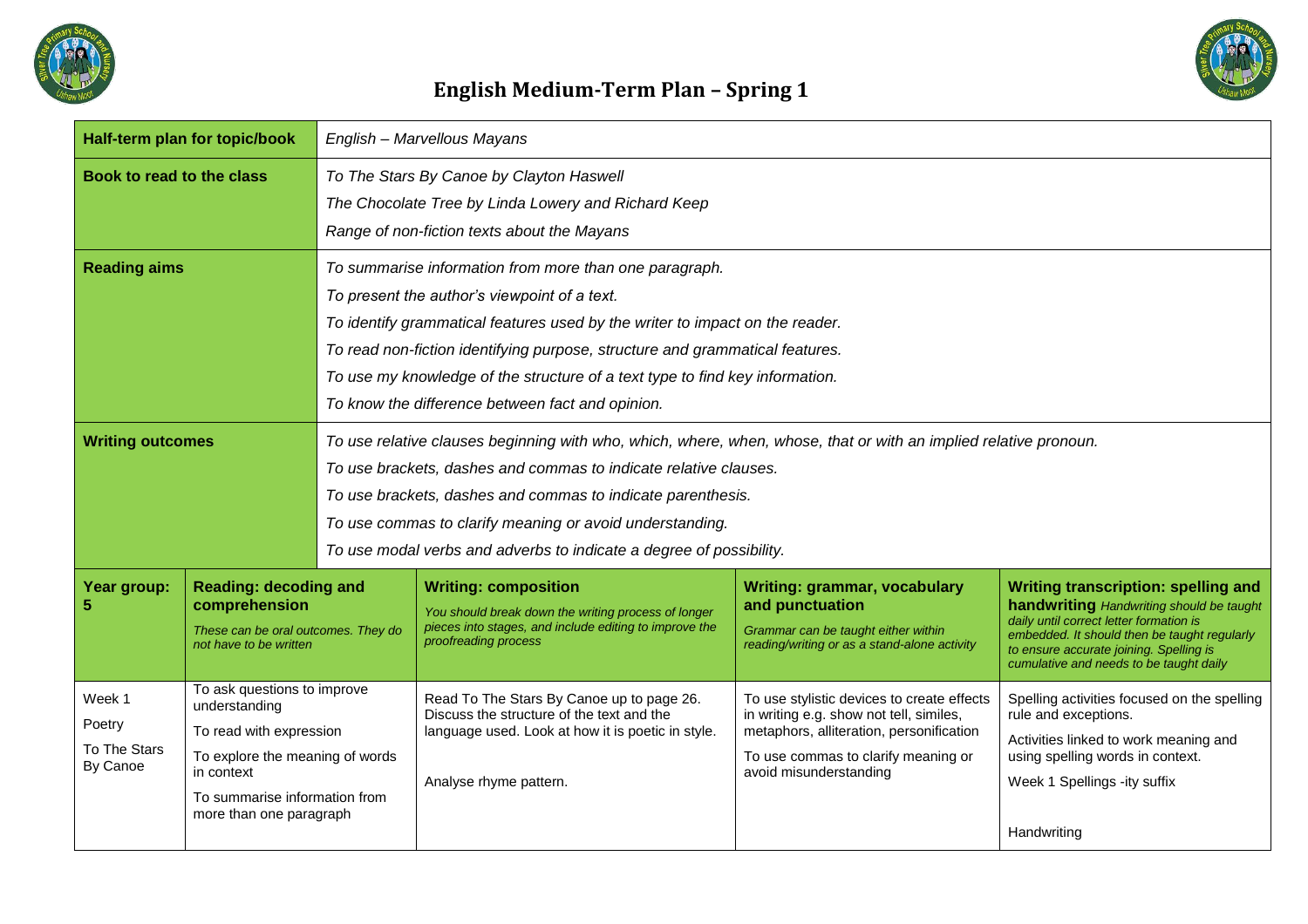|                                                                                | To identify the effect of the context<br>on a text e.g. historical content or<br>other cultures<br>To present the author's viewpoint<br>of a text<br>To identify how language,<br>structure and presentation<br>contribute to the meaning of a text                                                                                                                                                                                      | Stop at Page 26 and discuss what could happen<br>in the rest of the poem/tale. Children to plan the<br>events of their own ending.<br>Children to continue to write in the style of the<br>book to write their own ending.<br>To use the correct features and sentence<br>structure matched to the text type we are<br>working on                                                                                                                                                                                                                                                                                                                                                                                                                                                                                     |                                                                                                                                                                                                                                                                                                                                                                                                          |                                                                                                                                                                                                                    |
|--------------------------------------------------------------------------------|------------------------------------------------------------------------------------------------------------------------------------------------------------------------------------------------------------------------------------------------------------------------------------------------------------------------------------------------------------------------------------------------------------------------------------------|-----------------------------------------------------------------------------------------------------------------------------------------------------------------------------------------------------------------------------------------------------------------------------------------------------------------------------------------------------------------------------------------------------------------------------------------------------------------------------------------------------------------------------------------------------------------------------------------------------------------------------------------------------------------------------------------------------------------------------------------------------------------------------------------------------------------------|----------------------------------------------------------------------------------------------------------------------------------------------------------------------------------------------------------------------------------------------------------------------------------------------------------------------------------------------------------------------------------------------------------|--------------------------------------------------------------------------------------------------------------------------------------------------------------------------------------------------------------------|
| Week 2, 3 and<br>Persuasive<br>letter<br>(deforestation<br>or Chichen<br>Itza) | To summarise main ideas.<br>To know the difference between<br>fact and opinion.<br>To identify how language,<br>structure and presentation<br>contribute to meaning.<br>To identify the effect of context on<br>a text.<br>To identify grammatical features<br>used by the writer to impact on the<br>reader.<br>To identify and comment on a<br>writer's use of language for effect.<br>To present the author's viewpoint<br>of a text. | To explore the features of letters - both formal<br>and informal.<br>To explore persuasive language.<br>To carry out research and debate points of view.<br>To use models to develop my own writing.<br>To identify the features, audience, purpose and<br>tone of a formal, persuasive letter.<br>To use grammar and vocabulary to create an<br>impact on the reader.<br>I can start sentences using a variety of openers.<br>I can link ideas across paragraphs using<br>adverbials.<br>I can add well-chosen detail to interest the<br>reader.<br>To proof read my own work for spelling and<br>punctuation errors and edit to improve effect.<br>To use the correct features and sentence<br>structure matched to the text type we are<br>working on.<br>To use stylistic devices to create effects in<br>writing | To use relative clauses beginning with<br>who, which, where, when, whose, that<br>or with an implied relative pronoun.<br>To use brackets, dashes and commas<br>to indicate relative clauses.<br>To use brackets, dashes and commas<br>to indicate parenthesis.<br>To use commas to clarify meaning or<br>avoid understanding.<br>To use modal verbs and adverbs to<br>indicate a degree of possibility. | Spelling activities focused on the spelling<br>rule and exceptions.<br>Activities linked to work meaning and<br>using spelling words in context.<br>Week 2 spellings -ness suffix<br>Week 3 spellings -ship suffix |
| Week 4, 5 and                                                                  | To use meaning seeking<br>strategies to explore the meaning<br>of words in context.<br>To summarise the main ideas.                                                                                                                                                                                                                                                                                                                      | To discuss the audience and purpose of the<br>writing.<br>To summarise a paragraph.                                                                                                                                                                                                                                                                                                                                                                                                                                                                                                                                                                                                                                                                                                                                   | To use relative clauses beginning with<br>who, which, where, when, whose, that<br>or with an implied relative pronoun.                                                                                                                                                                                                                                                                                   | Spelling activities focused on the spelling<br>rule and exceptions.<br>Activities linked to work meaning and<br>using spelling words in context.                                                                   |